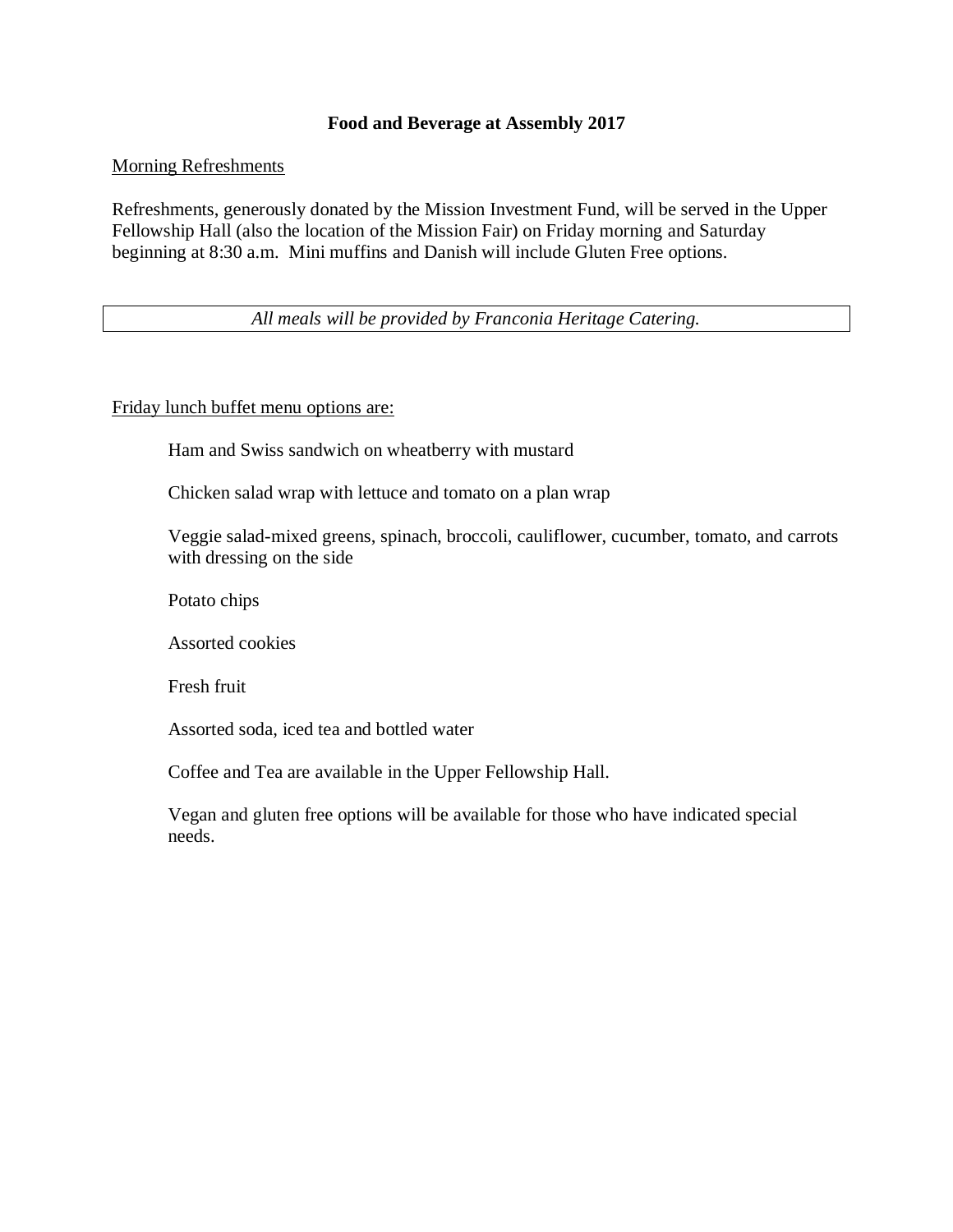## Friday dinner buffet menu options are:

## GF stands for Gluten Free

Grilled Chicken Breast (GF)

Meatballs in Tomato Sauce (GF)

Broiled Cod (GF)

Pasta Marinara (Vegan)

Turkey Pie

House Tossed Salad with dressings on the side

Mashed Potatoes (GF)

Glazed Carrots (GF)

Rolls with Butter and Margarine

Assorted Desserts in the Upper Fellowship Hall with Gluten Free options available.

Beverages include: Canned and Bottled Soda, Water and Juice

Coffee and Tea are available in the Upper Fellowship Hall